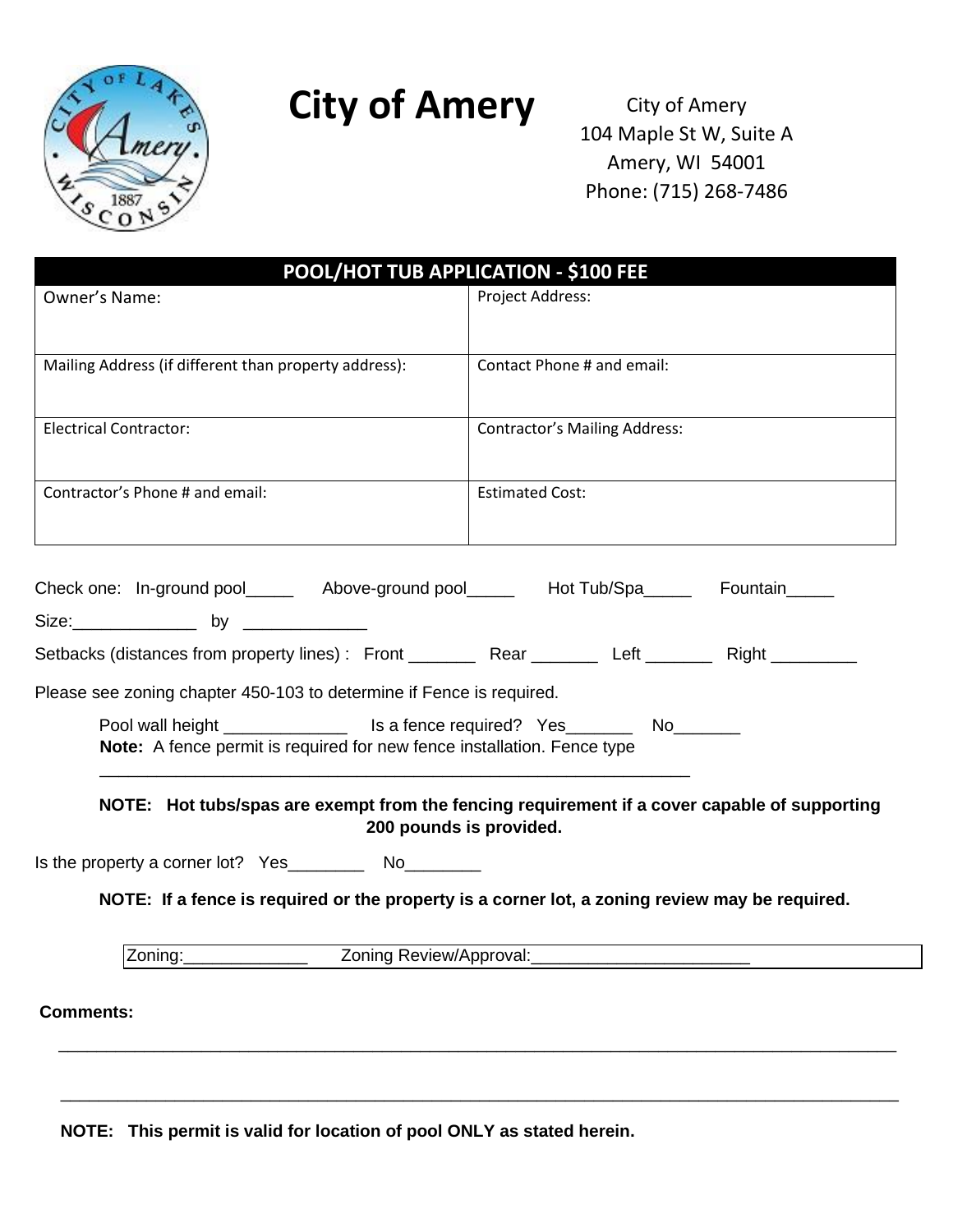The following items must be completed and submitted as a packet:

1. \_\_\_\_\_ Pool permit application (includes electrical connection – application must be signed by

electrician licensed with the State of Wisconsin)

- 2. \_\_\_\_\_ Site Plan (template and example attached) which includes:
	- The location of the pool; and, setbacks to property lines and structures (pool must be a minimum 8' from property lines and 40' from front sidewalk. If corner lot, side yard setback must be 12  $\frac{1}{2}$  from pool to sidewalk)
	- The location of all structures on property (i.e.: sheds, decks, garages)
	- All underground utilities (must be a minimum of 5' away from the pool wall)
	- All overhead utilities (must be 10' away horizontally from side wall of pool).

**Note: Digger's Hotline: 800.242.8511**

*If at any time during or after the approval process, you determine that you will not proceed with this project, please contact our office at 715.268.7486 to avoid paying the entire cost of the permit. Administrative and/or plan review fees will be charged. Any/all unpaid permit fees, along with an additional \$100.00 Administrative Fee, will be processed as a special charge against the real estate upon which the service was performed.* 

\_\_\_\_\_\_\_\_\_\_\_\_\_\_\_\_\_\_\_\_\_\_\_\_\_\_\_\_\_\_\_\_\_\_\_\_\_\_\_\_\_\_\_\_\_\_\_\_\_\_\_\_\_\_\_\_\_\_\_\_\_\_\_\_\_\_\_\_\_\_\_\_\_\_\_\_\_\_\_\_\_\_\_\_\_\_\_\_

| <b>FOR OFFICE USE ONLY</b> |  |
|----------------------------|--|
| Date _______               |  |
| Permit #                   |  |
| Needs Approval             |  |
| IP                         |  |
| Fee'd                      |  |
|                            |  |

**NOTE: This permit is valid for location of pool ONLY as stated herein.**

**Any contractor that performs electrical work must possess the following two licenses:**

1) Wisconsin Master Electrician's License number

2) Wisconsin Electrical Contractor License number

**Licenses are available through the Department of Safety & Professional Services (DSPS) at: dsps.wi.gov**

*I agree to comply with all applicable codes, statutes, and ordinances, and with the conditions of this permit; understand that the issuance of the permit creates no legal liability, express or implied, on the state or municipality; and, certify that all of the permit information herein is accurate. I expressly grant the building inspector, or the inspector's authorized agent, permission to enter the premises for which this permit is sought at all reasonable hours and for any proper purpose to inspect the work which is being done.* 

Master Electrician's Signature **Letter and Electrician's Signature** Letter Master and Date **Date Date Letter All 2014** 

**Please Print Name\_\_\_\_\_\_\_\_\_\_\_\_\_\_\_\_\_\_\_\_\_\_\_\_\_\_\_\_\_\_\_\_\_\_\_\_\_\_\_\_\_\_\_\_\_\_\_\_\_\_**

**IT IS THE ELECTRICIAN'S RESPONSIBILITY TO CALL FOR THE FINAL INSPECTION.**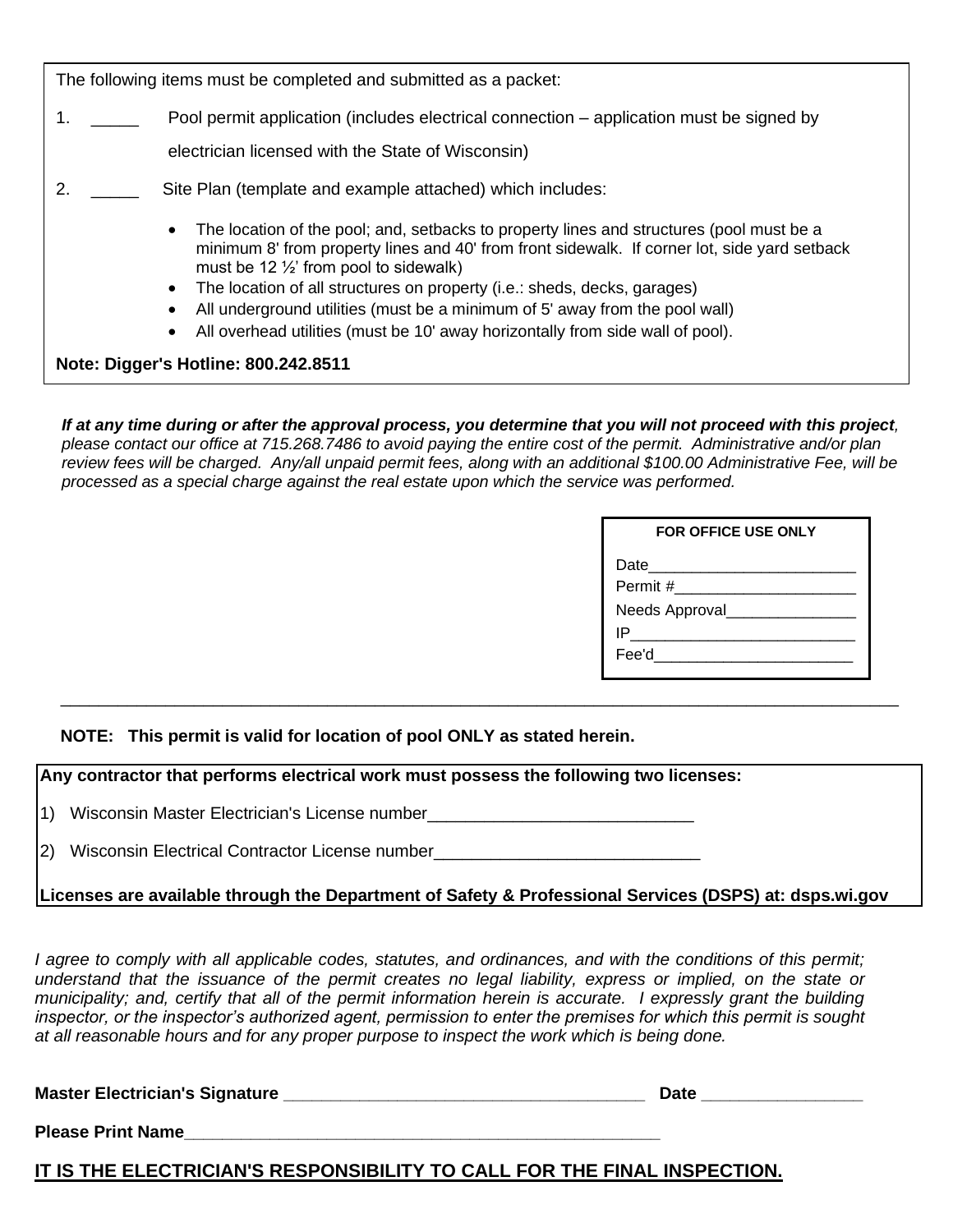## **SITE PLAN**

## **Check one: Neighbor** □

Street □



Street Name\_\_\_\_\_\_\_\_\_\_\_\_\_\_\_\_\_\_\_\_\_\_\_\_\_\_\_\_\_

*IMPORTANT: The narrowest width of the property which abuts a street is considered the front yard.*